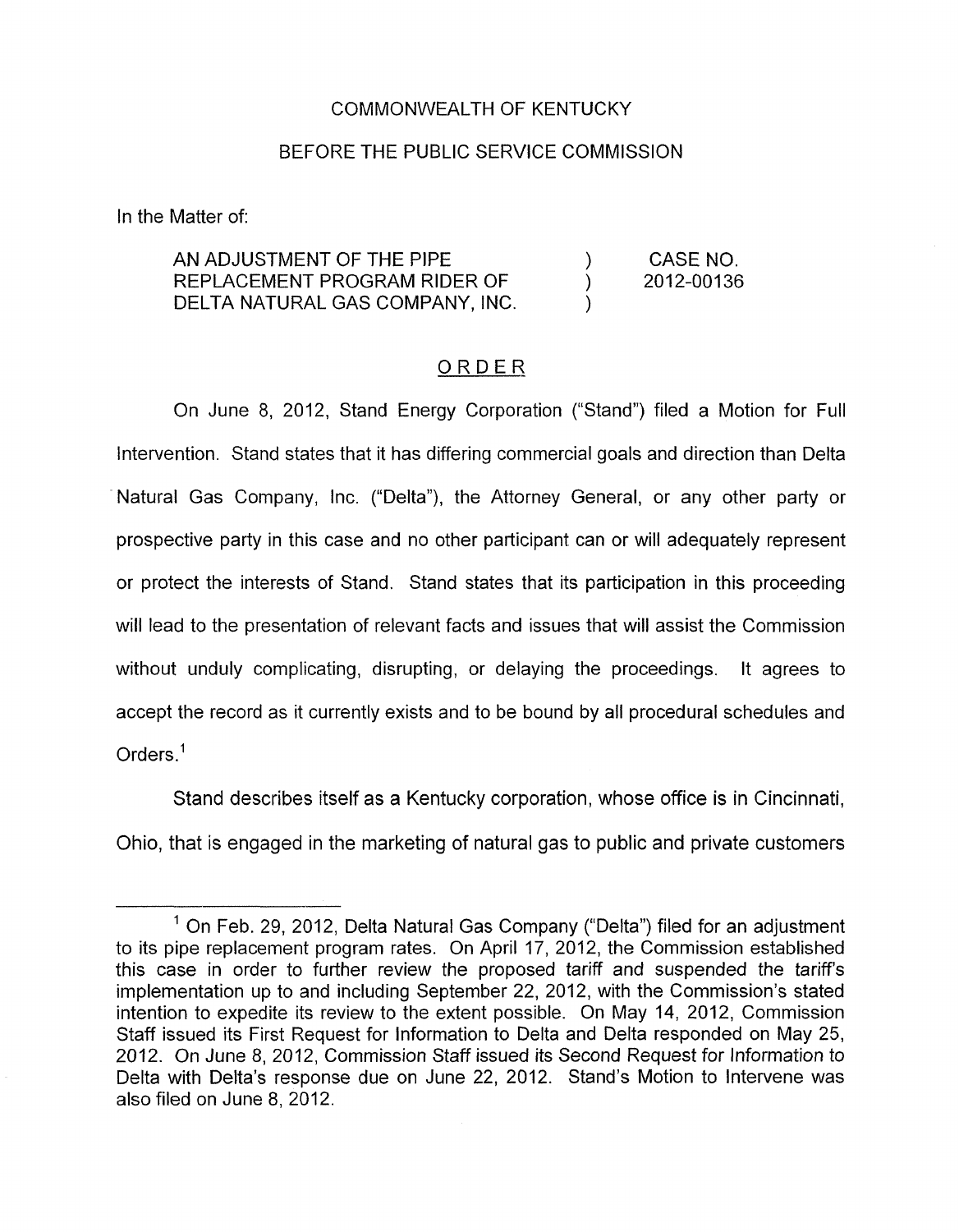in over 13 states, including Kentucky, with experience delivering natural gas behind more than 33 local distribution companies, including customers behind Delta. Stand states that it has almost 28 years of experience in federal and state regulatory proceedings involving natural gas.

Stand's motion to intervene states that Delta's proposal will adjust the rates of all classes of service within the Delta system—residential, small non-residential, large non-residential, and interruptible service customers—and that it would be appropriate for Delta to use this opportunity to expand its gas transportation programs for commercial, industrial, governmental, and other public entities by establishing lower volumetric thresholds for customers to transport gas. Stand contends that there is a conflict of interest for Delta Natural Gas marketing to serve the overwhelming majority of transportation accounts behind Delta.

Finally, Stand maintains that the Commission's Order of April 17, 2012 suspending Delta's tariffs for five months allows for the possible performance of a class cost-of-service study on the Delta system to properly determine appropriate volumetric thresholds and align the various service classifications accordingly.

On June 19, 2012, Delta filed a Response and Objection to Stand's Motion Out-Of-Time For Full Intervention based upon several concerns. Specifically, Delta argues that this case has advanced well past the time that a motion for full intervention would have been timely; that the issues in this proceeding are limited to a determination of the reasonableness of Delta's proposed adjustments under its PRP Rider tariff and do not require that Delta perform a class cost of service study on the Delta system which is customarily utilized in general rate proceedings and not in proceedings regarding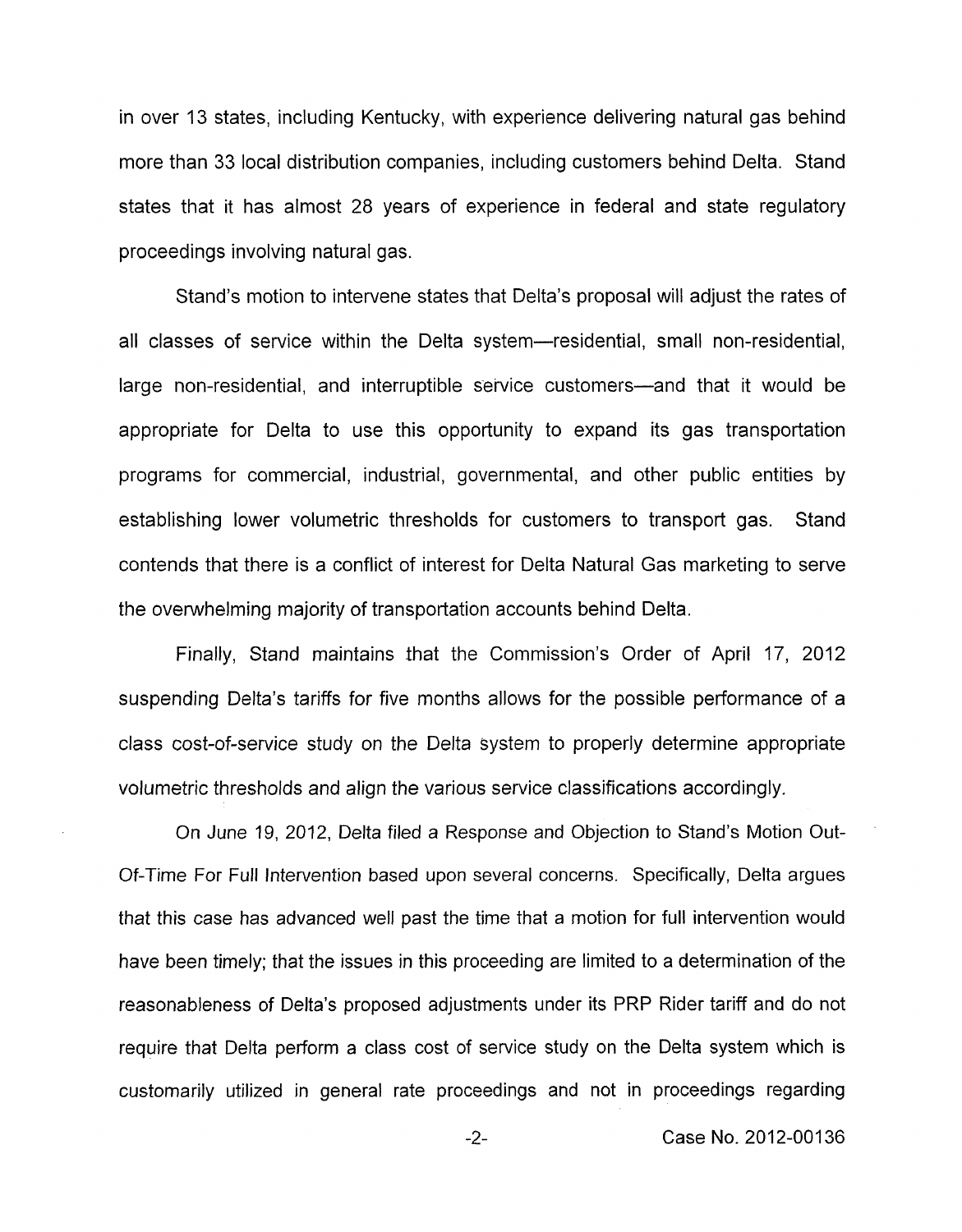periodic, between rate case adjustments, such as the PRP Rider Adjustment and Gas Cost Adjustment. Finally, Delta argues that Stand's arguments in favor of its full intervention demonstrate that its intervention would not present issues or develop facts that would assist the Commission in fully considering the matters before it in this proceeding without unduly complicating or disrupting the proceedings.

Based on Stand's motion to intervene and Delta's response and objection to Stand's motion to intervene, and being otherwise sufficiently advised, the Commission finds that the only person who has a statutory right to intervene in a Commission case is the Attorney General, pursuant to KRS 67.150(8). Intervention by all others is permissive and is within the sound discretion of the Commission.<sup>2</sup>

In an unreported case of *EnviroPower, LLC v. Public Service Commission of Kentucky,* No. 2005-CA-001792-MR1 2007 WL 289328 (Ky. App. Feb. 2, 2007), the Court of Appeals ruled that "the PSC retains the power in its discretion to grant or deny a motion for intervention,'' but that this discretion is not unlimited. The Court then enumerated the limits on the Commission's discretion in ruling on motions for intervention: one arising under statute; the other arising under regulation.

The statutory limitation, KRS 278.040(2), requires that the person seeking intervention has an interest in the rates or service of a utility as those are the only two subjects under the jurisdiction of the Commission. The regulatory limitation of 807 KAR 5:001, Section 3(8) requires that a person demonstrate a special interest in the proceeding which is not otherwise adequately represented or that intervention is likely to

<sup>&#</sup>x27; *Inter-County Rural €lectric Cooperative Corporation v. Public Service Commission ofKentucky,* 407 S.W.2d 127, 130 (Ky. 1996).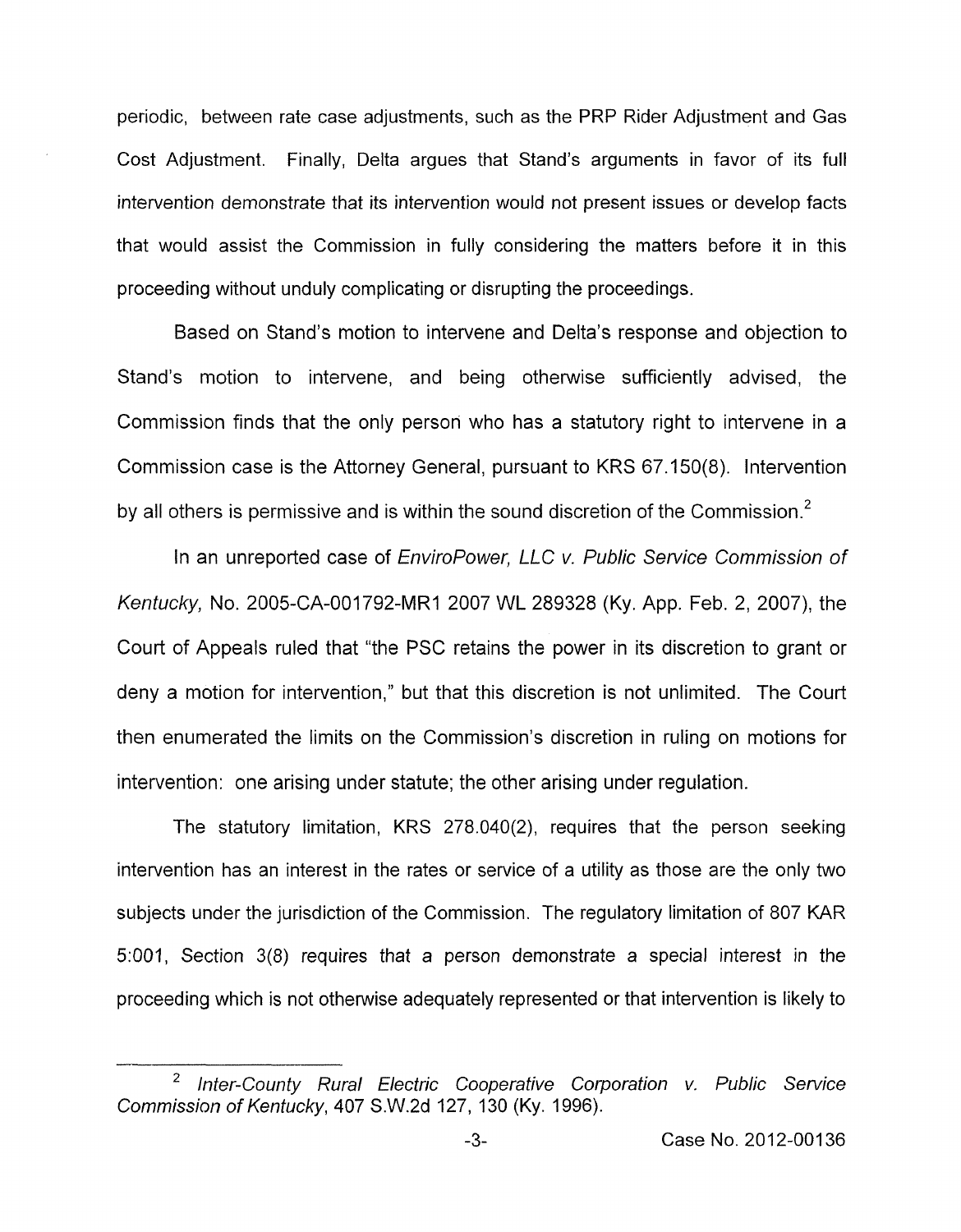present issues or develop facts that assist the Commission in fully considering the matter without unduly complicating or disrupting the proceedings. It is under these statutory and regulatory criteria that the Commission reviews a motion to intervene.

In analyzing the pending Motion to Intervene, we find that Stand does not receive natural gas service from Delta and is not a customer of Delta. Rather, Stand is a competitive supplier of natural gas.

With respect to gas service in Kentucky, supplying competitive natural gas is not prohibited or required per se, but may be authorized by the Commission. In fact, the Commission has authorized some classes of customers to obtain competitive supplies of natural gas through the transportation programs of local distribution companies. An investigation of expanding retail natural gas competition in Kentucky markets was concluded in Administrative Case No. 2010-00146 ("Admin. 2010-00146"), $3$  a case in which Stand was granted intervention and fully participated. In that case, the Commission found the following:

> [I]t would not be reasonable or consistent with its statutory responsibility to mandate that its regulated utilities offer choice programs or expanded transportation services without the additional statutory authority and consumer protections . . . and without the opportunity to review each utility's proposed transportation service offerings and its current rate design.

....

The Commission believes that existing transportation thresholds bear further examination, and the Commission

<sup>&</sup>lt;sup>3</sup> Administrative Case No. 2010-00146, An Investigation of Natural Gas *Competition Programs* (Ky. PSC Dec. 28, 2010).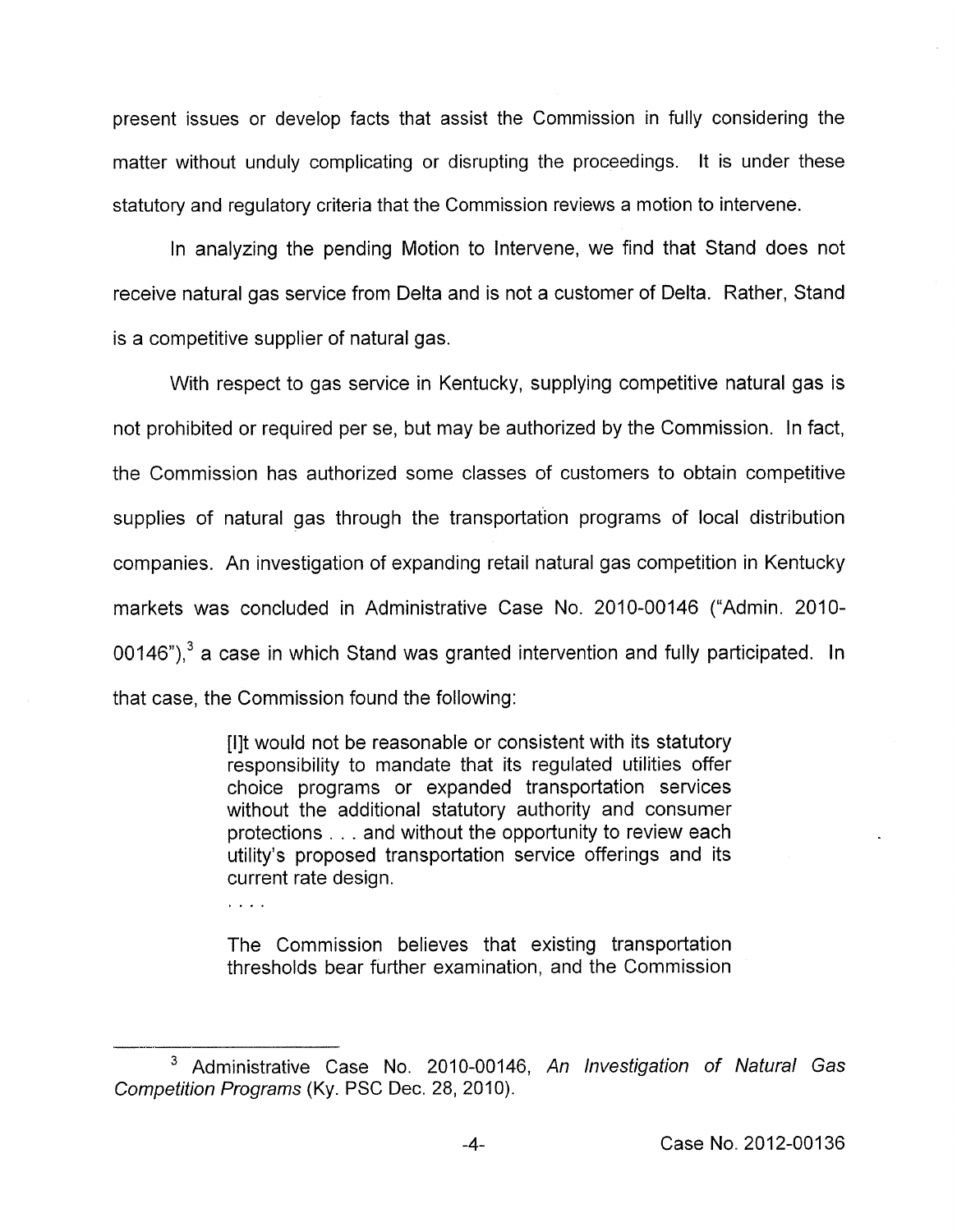will evaluate each LDC's tariffs and rate design in each LDC's next general rate proceeding. $4$ 

The only interest that Stand arguably has in the natural gas rates and service of Delta is as a competitor, and even that interest is too remote to justify intervention here. There is nothing in the Application to suggest that Delta is now requesting, or will at some definitive time in the future, request authority to explore its existing transportation thresholds outside a general rate case.

Consequently, the Commission will not revisit the issues addressed in Admin. Case No. 2010-00146 in this matter, which involves only an adjustment of Delta's pipeline replacement program rider that was approved in Case No. 2010-00116, a general rate proceeding in which Stand did not request to intervene.<sup>5</sup> Based upon the above, Stand's status as a competitive supplier of natural gas does not justify its intervention in this limited proceeding.

IT IS THEREFORE ORDERED that Stand's motion to intervene is denied.

By the Commission

Commissioner Breathitt is abstaining from this proceeding.

 $ATT_{\Delta}$ - Id. at 23. Execut



Case No. 2010-001 16, *Application of Delta Natural Gas Company, Inc. for an*  Adjustment of Rates (filed April 23, 2010).

Case No. 2012-00136